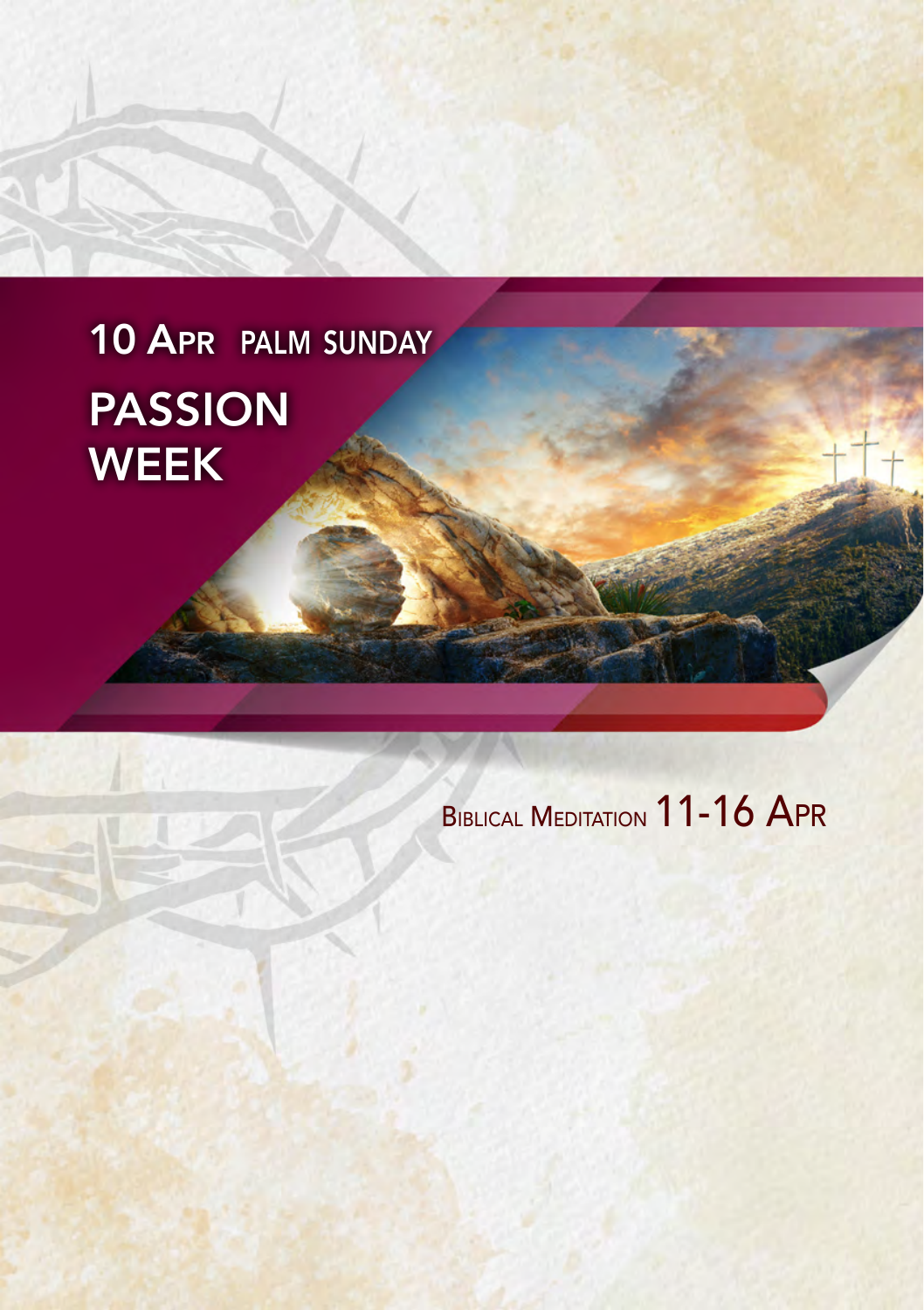

But when Christ came as high priest of the good things that are now already here, he went through the greater and more perfect tabernacle that is not made with human hands, that is to say, is not a part of this creation. He did not enter by means of the blood of goats and calves; but he entered the Most Holy Place once for all by his own blood, thus obtaining eternal redemption. The blood of goats and bulls and the ashes of a heifer sprinkled on those who are ceremonially unclean sanctify them so that they are outwardly clean. How much more, then, will the blood of Christ, who through the eternal Spirit offered himself unblemished to God, cleanse our consciences from acts that lead to death, so that we may serve the living God! For this reason Christ is the mediator of a new covenant, that those who are called may receive the promised eternal inheritance—now that he has died as a ransom to set them free from the sins committed under the first covenant. (Hebrews 9:11-15)

#### **MEDITATE**

Do we truly persevere in our 'service' that is pleasing to God? The circumstances in which we live are the venues where we can 'serve' God. Our every experience and moment are essential factors for pleasing God. To 'profess his name' is not just an ideal and a slogan, but something we are to live out. Only with such a persistence in life will we truly understand the greatness of Christ's precious blood and how our lives can turn around.

#### **Pray**

Almighty God, whose most dear Son went not up to joy but first he suffered pain, and entered not into glory before he was crucified: Mercifully grant that we, walking in the way of the cross, may find it none other than the way of life and peace; through Jesus Christ your Son our Lord, who lives and reigns with you and the Holy Spirit, one God, for ever and ever. Amen.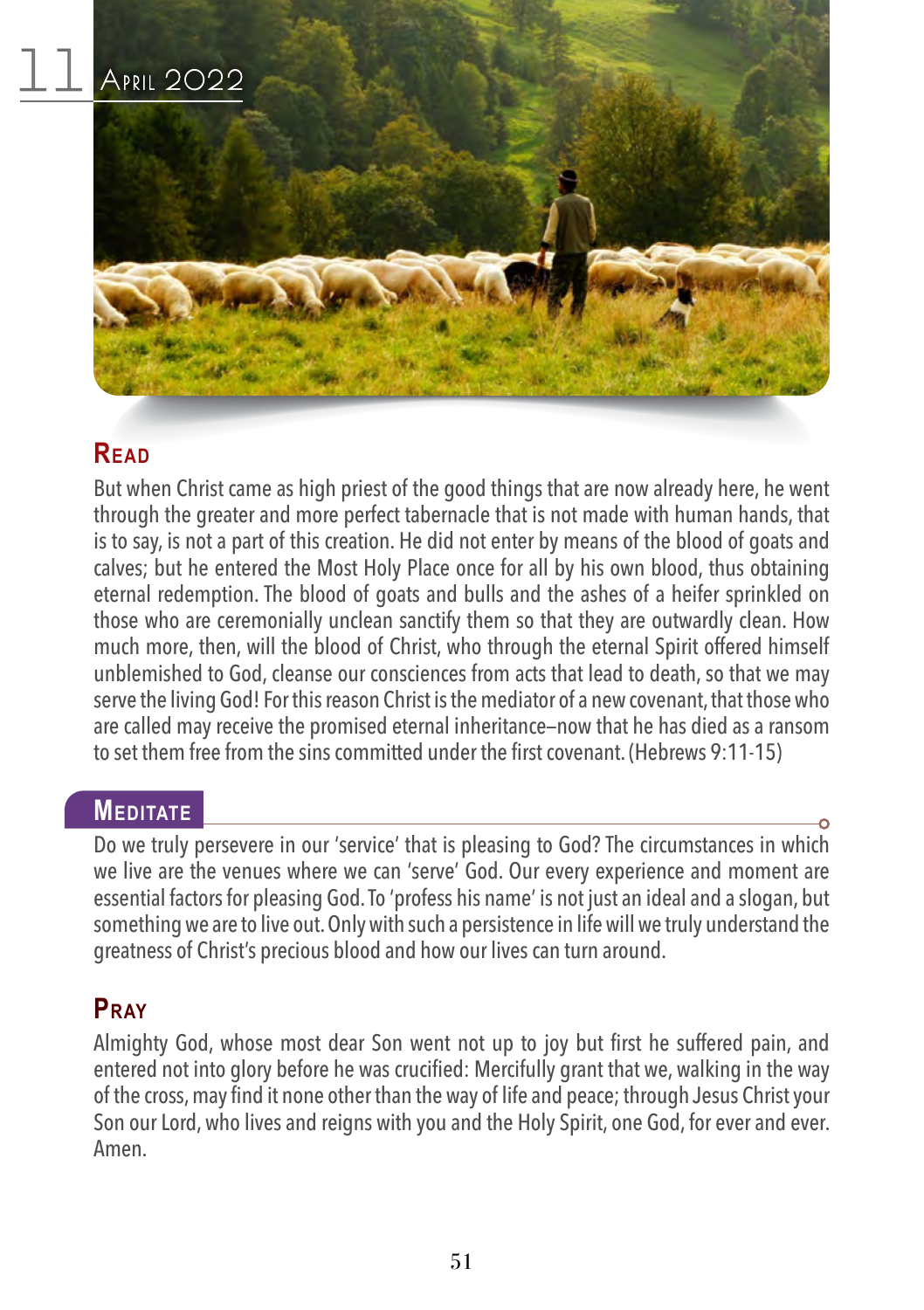

Now there were some Greeks among those who went up to worship at the festival. They came to Philip, who was from Bethsaida in Galilee, with a request. "Sir," they said, "we would like to see Jesus." Philip went to tell Andrew; Andrew and Philip in turn told Jesus. Jesus replied, "The hour has come for the Son of Man to be glorified. Very truly I tell you, unless a kernel of wheat falls to the ground and dies, it remains only a single seed. But if it dies, it produces many seeds. Anyone who loves their life will lose it, while anyone who hates their life in this world will keep it for eternal life. Whoever serves me must follow me; and where I am, my servant also will be. My Father will honor the one who serves me. "Now my soul is troubled, and what shall I say? 'Father, save me from this hour'? No, it was for this very reason I came to this hour. Father, glorify your name!" Then a voice came from heaven, "I have glorified it, and will glorify it again." The crowd that was there and heard it said it had thundered; others said an angel had spoken to him. Jesus said, "This voice was for your benefit, not mine. Now is the time for judgment on this world; now the prince of this world will be driven out. And I, when I am lifted up[g] from the earth, will draw all people to myself." He said this to show the kind of death he was going to die. The crowd spoke up, "We have heard from the Law that the Messiah will remain forever, so how can you say, 'The Son of Man must be lifted up'? Who is this 'Son of Man'?" Then Jesus told them, "You are going to have the light just a little while longer. Walk while you have the light, before darkness overtakes you. Whoever walks in the dark does not know where they are going. Believe in the light while you have the light, so that you may become children of light." When he had finished speaking, Jesus left and hid himself from them. (John 12:20-36)

#### **MEDITATE**

Those who do not believe in God do not believe in light. They live in darkness. After the Lord left the world, the world belonged to the non-believers as darkness reigned (Luke 22:53), so darkness would overtake those who do not believe, and whoever walks in the dark does not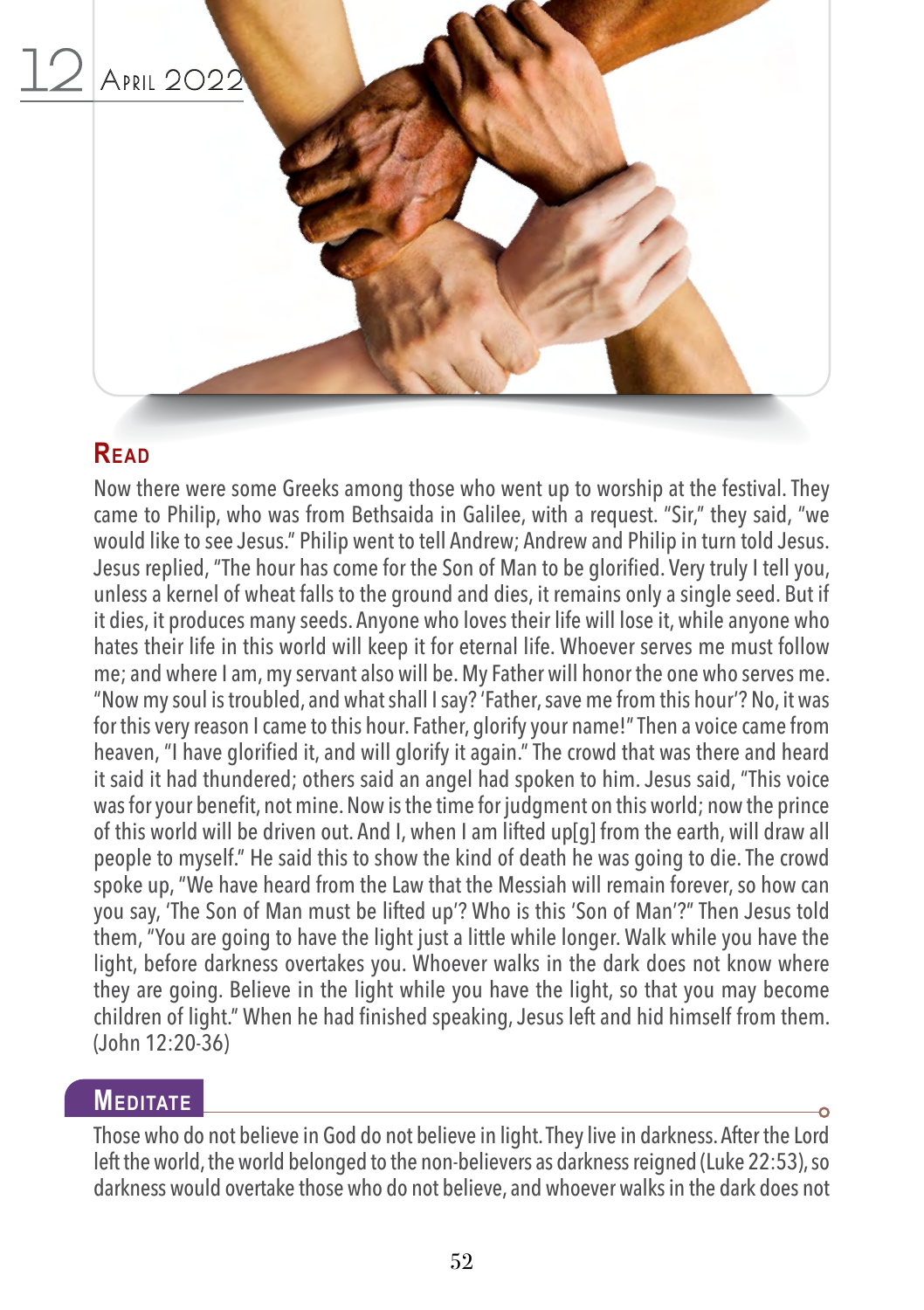know where they are going (John 12:35). So while we have the light, believe in the light and remember our friends in darkness and guide them to become sons of light.

#### **Pray**

O God, by the passion of your blessed Son you made an instrument of shameful death to be for us the means of life: Grant us so to glory in the cross of Christ, that we may gladly suffer shame and loss for the sake of your Son our Savior Jesus Christ; who lives and reigns with you and the Holy Spirit, one God for ever and ever. Amen.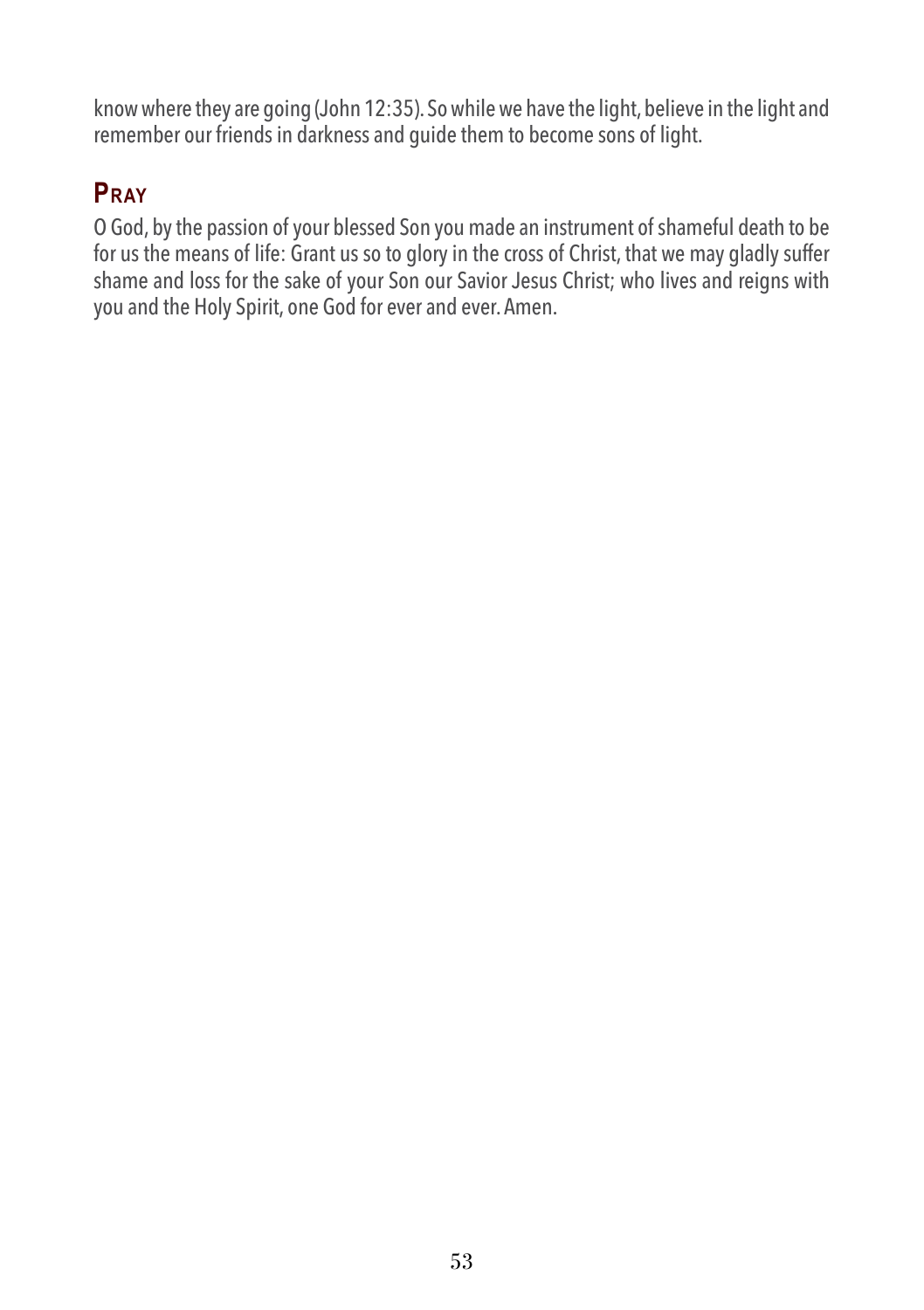

Therefore, since we are surrounded by such a great cloud of witnesses, let us throw off everything that hinders and the sin that so easily entangles. And let us run with perseverance the race marked out for us, fixing our eyes on Jesus, the pioneer and perfecter of faith. For the joy set before him he endured the cross, scorning its shame, and sat down at the right hand of the throne of God. Consider him who endured such opposition from sinners, so that you will not grow weary and lose heart. (Hebrews 12:1-3)

#### **MEDITATE**

The introduction of Hebrews 'solemnly' tells us: Whatever our situations, we shall not forget God reigns from the beginning to the end. That is to say: Nothing can surpass the boundaries set forth by God. Nothing can surpass God's authority! Hence, let us rely in faith this God, who 'at sundry times and in divers manners spake in time past unto the fathers,' and who has 'spoken unto us by his Son' Jesus Christ. Fellow Christians, how can we be shaken and not stand firm in our faith?

#### **Pray**

Lord God, whose blessed Son our Saviour gave his body to be whipped and his face to be spit upon: Give us grace to accept joyfully the sufferings of the present time, confident of the glory that shall be revealed; through Jesus Christ your Son our Lord, who lives and reigns with you and the Holy Spirit, one God, for ever and ever. Amen.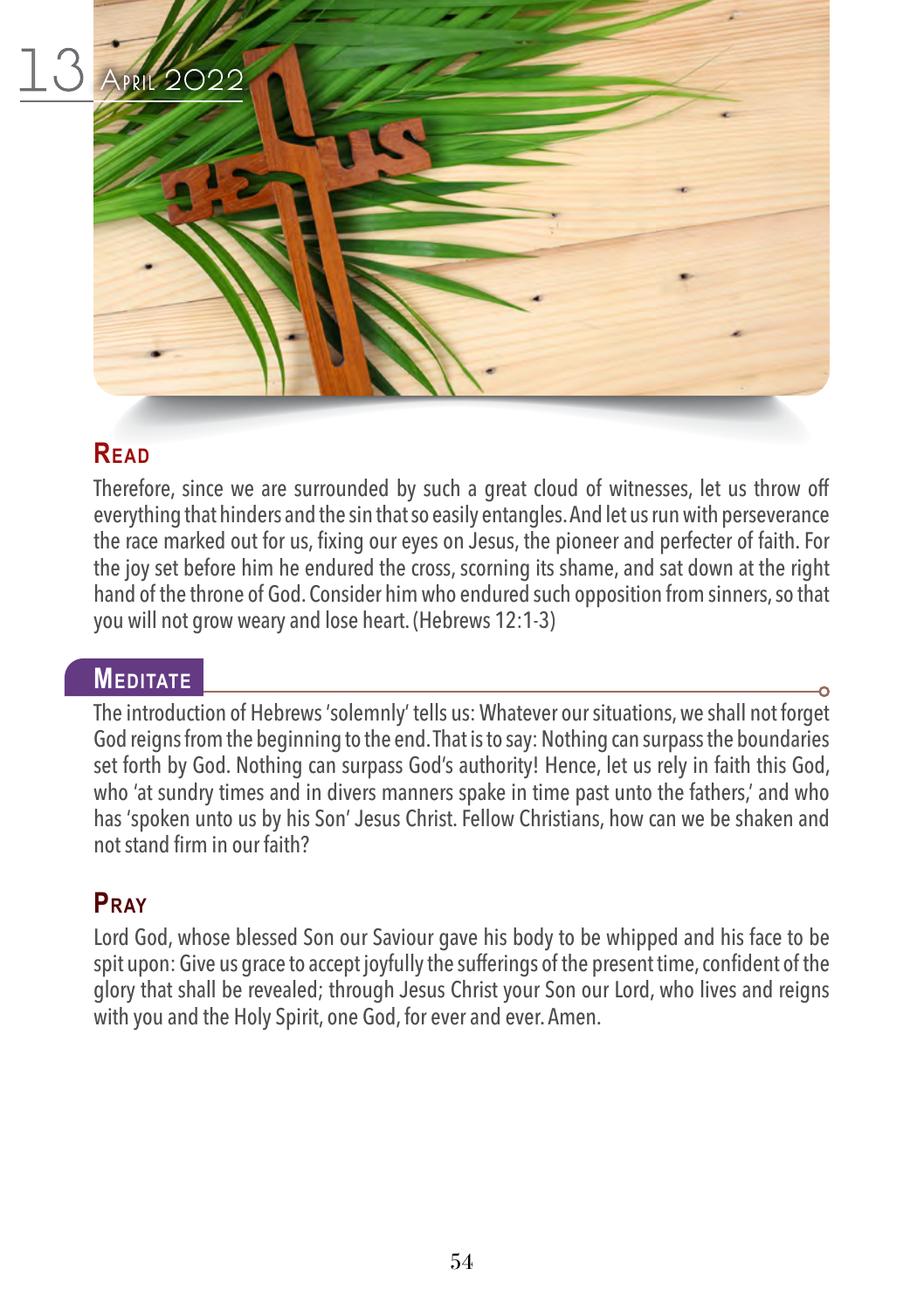

It was just before the Passover Festival. Jesus knew that the hour had come for him to leave this world and go to the Father. Having loved his own who were in the world, he loved them to the end. The evening meal was in progress, and the devil had already prompted Judas, the son of Simon Iscariot, to betray Jesus. Jesus knew that the Father had put all things under his power, and that he had come from God and was returning to God; so he got up from the meal, took off his outer clothing, and wrapped a towel around his waist. After that, he poured water into a basin and began to wash his disciples' feet, drying them with the towel that was wrapped around him. He came to Simon Peter, who said to him, "Lord, are you going to wash my feet?" Jesus replied, "You do not realize now what I am doing, but later you will understand." "No," said Peter, "you shall never wash my feet." Jesus answered, "Unless I wash you, you have no part with me." "Then, Lord," Simon Peter replied, "not just my feet but my hands and my head as well!" Jesus answered, "Those who have had a bath need only to wash their feet; their whole body is clean. And you are clean, though not every one of you." For he knew who was going to betray him, and that was why he said not every one was clean. When he had finished washing their feet, he put on his clothes and returned to his place. "Do you understand what I have done for you?" he asked them. "You call me 'Teacher' and 'Lord,' and rightly so, for that is what I am. Now that I, your Lord and Teacher, have washed your feet, you also should wash one another's feet. I have set you an example that you should do as I have done for you. Very truly I tell you, no servant is greater than his master, nor is a messenger greater than the one who sent him. 17 Now that you know these things, you will be blessed if you do them. (John 13:1-17)

When he was gone, Jesus said, "Now the Son of Man is glorified and God is glorified in him. If God is glorified in him, God will glorify the Son in himself, and will glorify him at once. "My children, I will be with you only a little longer. You will look for me, and just as I told the Jews, so I tell you now: Where I am going, you cannot come. "A new command I give you: Love one another. As I have loved you, so you must love one another. By this everyone will know that you are my disciples, if you love one another." (John 13:31b-35)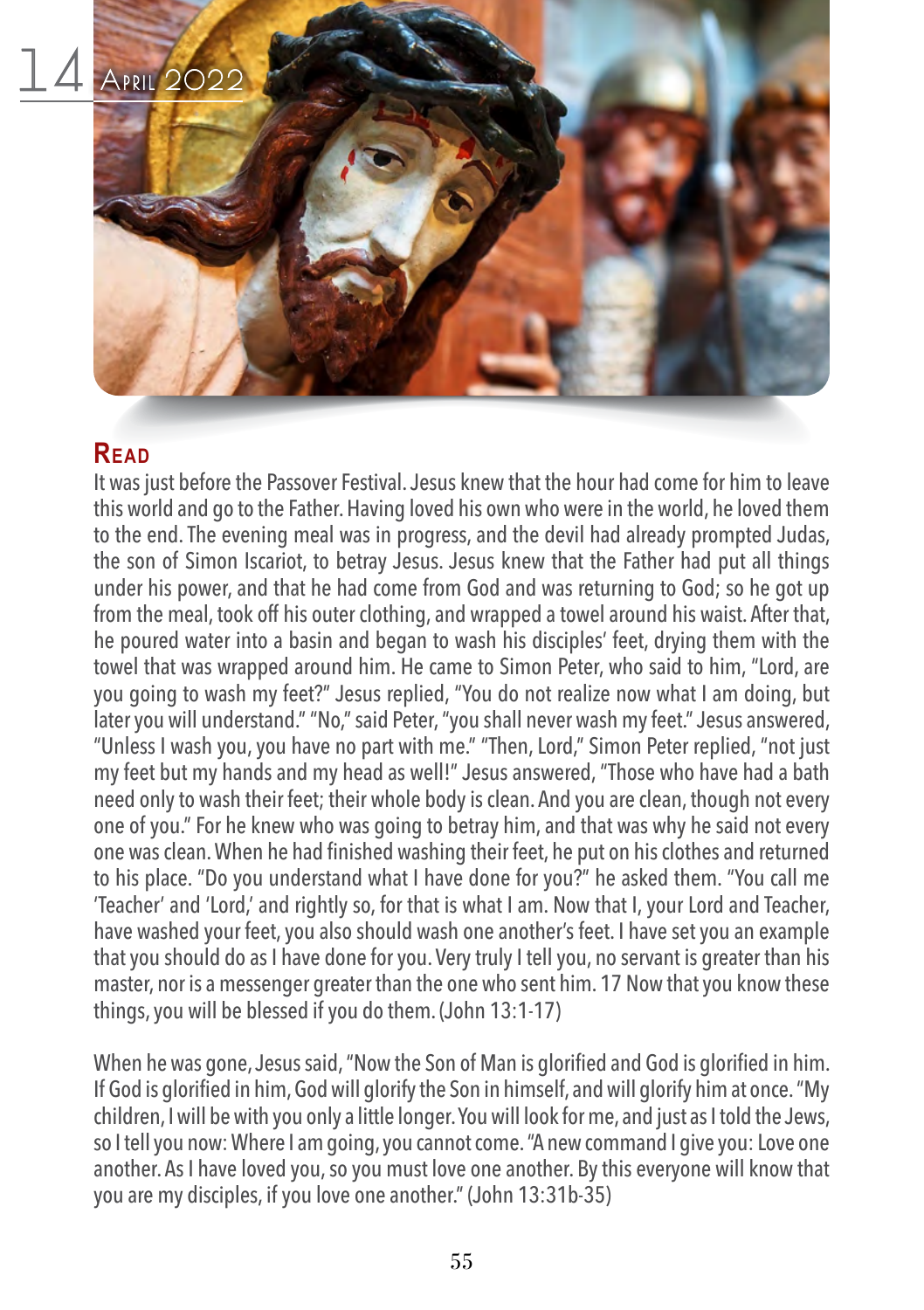#### **MEDITATE**

God is our Lord. He has set us humble example to serve each other. Our Lord has also given us a new command: Love one another. As I have loved you, so you must love one another. Today in the house of God, how do our Lord's examples remind us to serve and love each other? In what aspects can we improve and make progress?

#### **Pray**

Almighty Father, whose dear Son, on the night before he suffered, set us humble example to serve and love each other. May our church and we be blessed as we follow His teaching this way in remembrance of Jesus Christ our Lord, and who now lives and reigns with you and the Holy Spirit, one God, for ever and ever. Amen.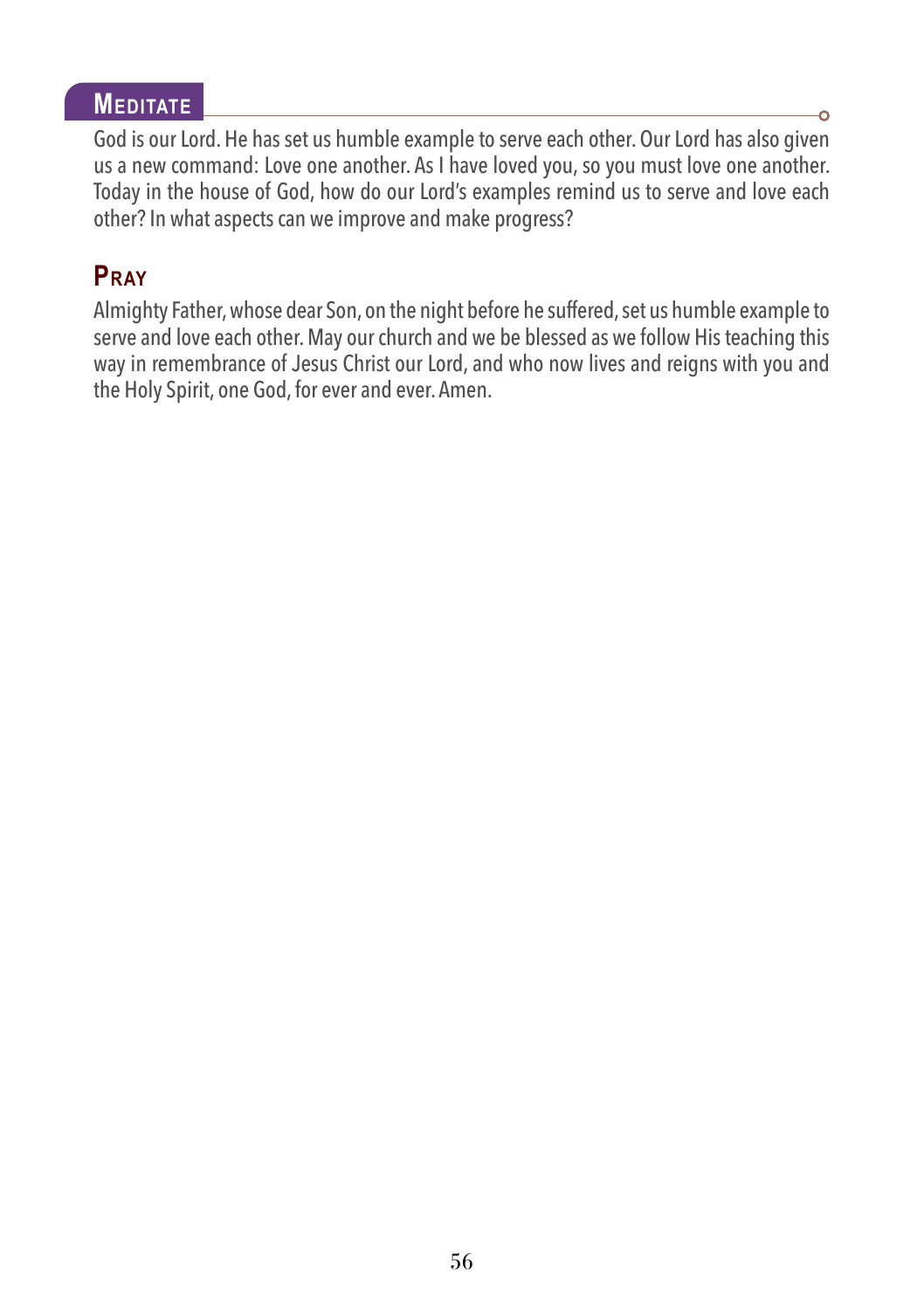

Therefore, since we have a great high priest who has ascended into heaven, Jesus the Son of God, let us hold firmly to the faith we profess. For we do not have a high priest who is unable to empathize with our weaknesses, but we have one who has been tempted in every way, just as we are—yet he did not sin. Let us then approach God's throne of grace with confidence, so that we may receive mercy and find grace to help us in our time of need. (Hebrews 4:14- 16)

During the days of Jesus' life on earth, he offered up prayers and petitions with fervent cries and tears to the one who could save him from death, and he was heard because of his reverent submission. Son though he was, he learned obedience from what he suffered and, once made perfect, he became the source of eternal salvation for all who obey him. (Hebrews 5:7-9)

#### **MEDITATE**

For the believers in the times of Hebrews, they need to know 'victory' is possible when they rely on this 'high priest'. For us today, while facing all sorts of temptations, shocks and challenges, do we still affirm such 'victory'?

Hebrews says it well, 'Let us then approach God's throne of grace with confidence, so that we may receive mercy and find grace to help us in our time of need.'

Christ is the Son of God and also our high priest. He is full of honour and glory. And yet, He experienced 'sufferings', 'learned obedience from what he suffered', and 'made perfect'. He demonstrated his loyalty to God. Do you remember 'shame and guilt'? God (the Giver) has crowned us (the recipient) with glory and honour. So, how do we give back to this great and loving giver?

#### **Pray**

Almighty God, we pray you graciously to behold this your family, for whom our Lord Jesus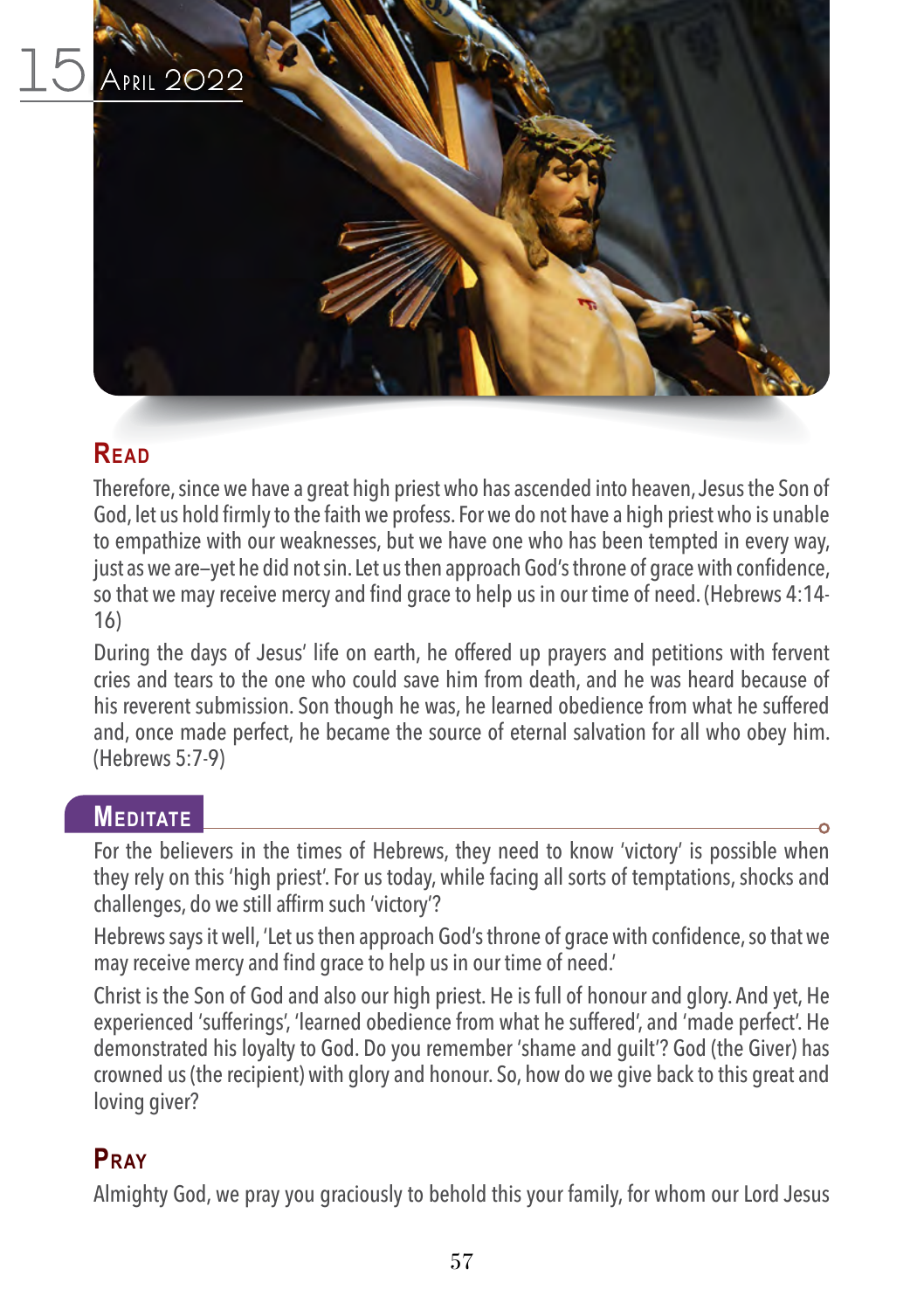Christ was willing to be betrayed, and given into the hands of sinners, and to suffer death upon the cross; who now lives and reigns with you and the Holy Spirit, one God, for ever and ever. Amen.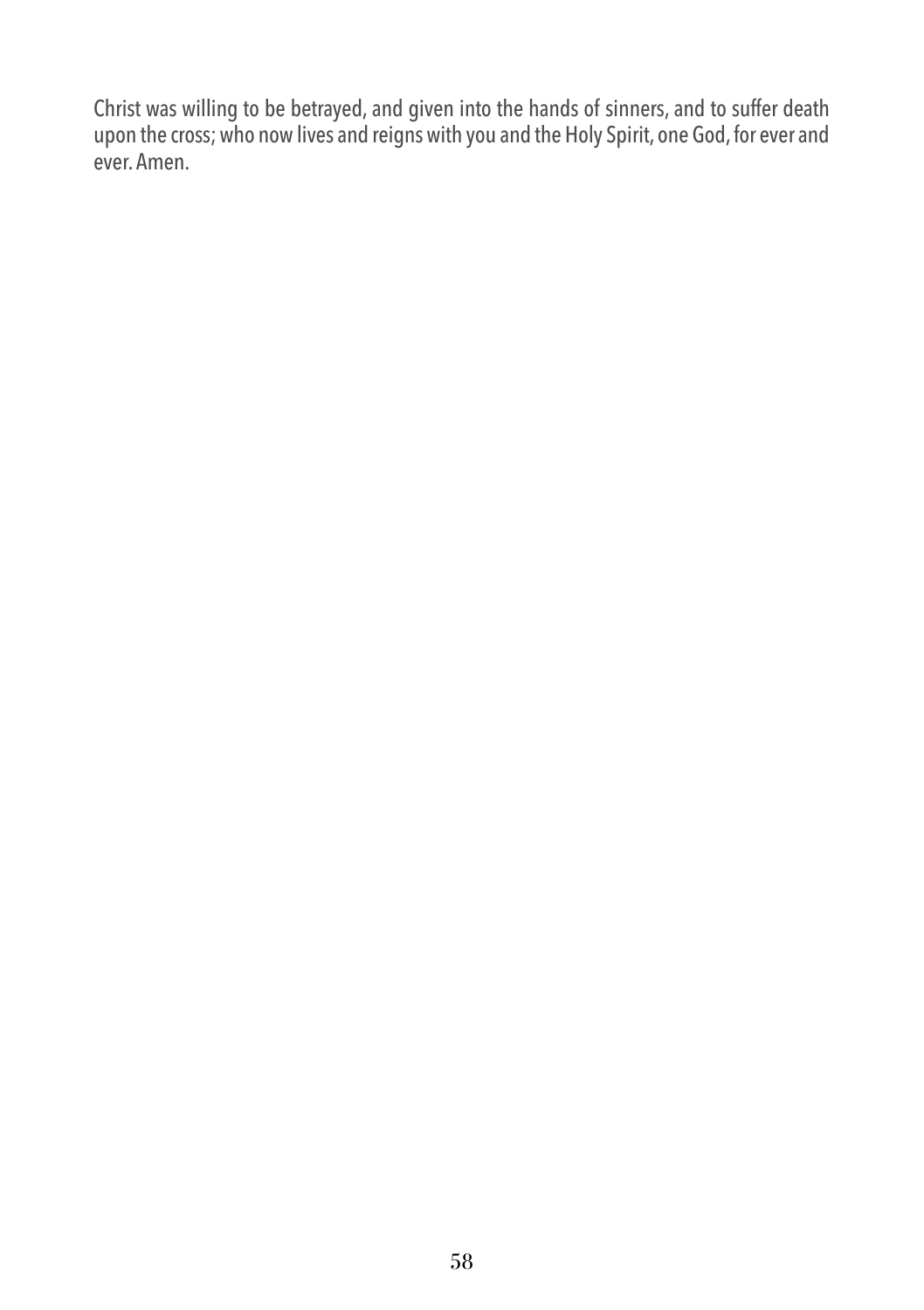

Later, Joseph of Arimathea asked Pilate for the body of Jesus. Now Joseph was a disciple of Jesus, but secretly because he feared the Jewish leaders. With Pilate's permission, he came and took the body away. He was accompanied by Nicodemus, the man who earlier had visited Jesus at night. Nicodemus brought a mixture of myrrh and aloes, about seventy-five pounds. Taking Jesus' body, the two of them wrapped it, with the spices, in strips of linen. This was in accordance with Jewish burial customs. At the place where Jesus was crucified, there was a garden, and in the garden a new tomb, in which no one had ever been laid. Because it was the Jewish day of Preparation and since the tomb was nearby, they laid Jesus there. (John 19:38-42)

#### **MEDITATE**

After becoming a Christian, have you ever been afraid or reluctant to show others you are a believer of Christ for some reasons? How can you change this situation, so that you have the courage to admit that you are Christian, or even testify to others?

#### **Pray**

Christ our God, your love is poured out in death for our sakes. Hold us in your embrace as we wait for Easter's dawn. Comfort us with the promise that no power on earth, not even death itself, can separate us from your love; and strengthen us to wait until you are revealed to us in all your risen glory. Amen.